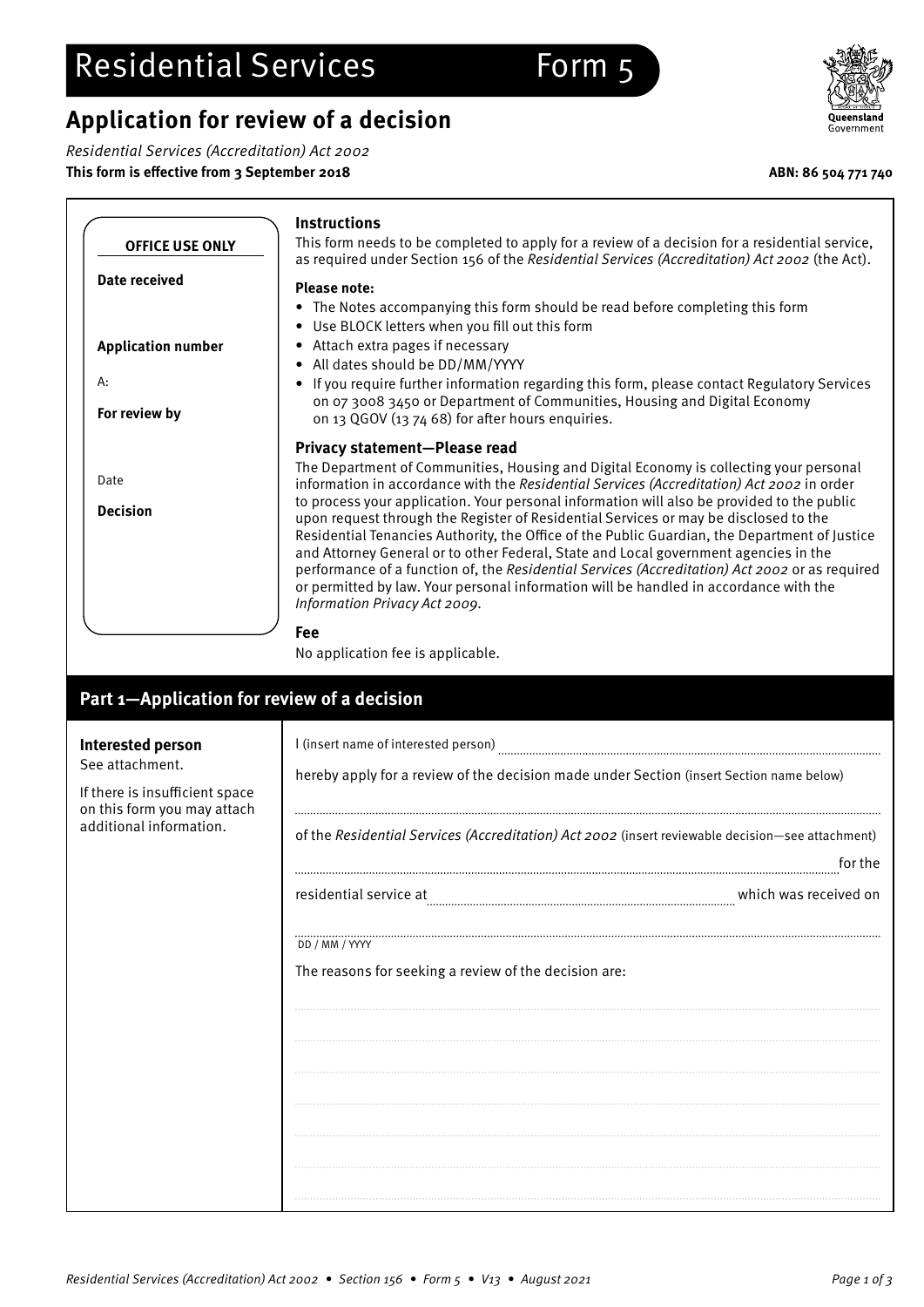| Part 1-Application for review of a decision continued              |                                                                                                                                                                                                                                                                                                                                                                                                                                                                                                                                                               |  |  |  |
|--------------------------------------------------------------------|---------------------------------------------------------------------------------------------------------------------------------------------------------------------------------------------------------------------------------------------------------------------------------------------------------------------------------------------------------------------------------------------------------------------------------------------------------------------------------------------------------------------------------------------------------------|--|--|--|
| The reasons for seeking<br>a review of the decision<br>(continued) | The following documentation is provided in support of the application for a review of the<br>decision (insert description of documents provided):                                                                                                                                                                                                                                                                                                                                                                                                             |  |  |  |
|                                                                    |                                                                                                                                                                                                                                                                                                                                                                                                                                                                                                                                                               |  |  |  |
| Part 2-Lodgement details                                           |                                                                                                                                                                                                                                                                                                                                                                                                                                                                                                                                                               |  |  |  |
| Lodgement                                                          | Please post the completed application and any supporting documentation to:<br><b>Regulatory Services</b><br>Department of Communities, Housing and Digital Economy<br>GPO Box 690<br>Brisbane QLD 4001.<br>If you would like more information or assistance regarding this application, contact<br>Regulatory Services on 07 3008 3450, email regulatoryservices@chde.qld.gov.au,<br>or visit our website at www.chde.qld.gov.au<br>After hours enquiries can be made to the Department of Communities, Housing and Digital<br>Economy on 13 QGOV (13 74 68). |  |  |  |